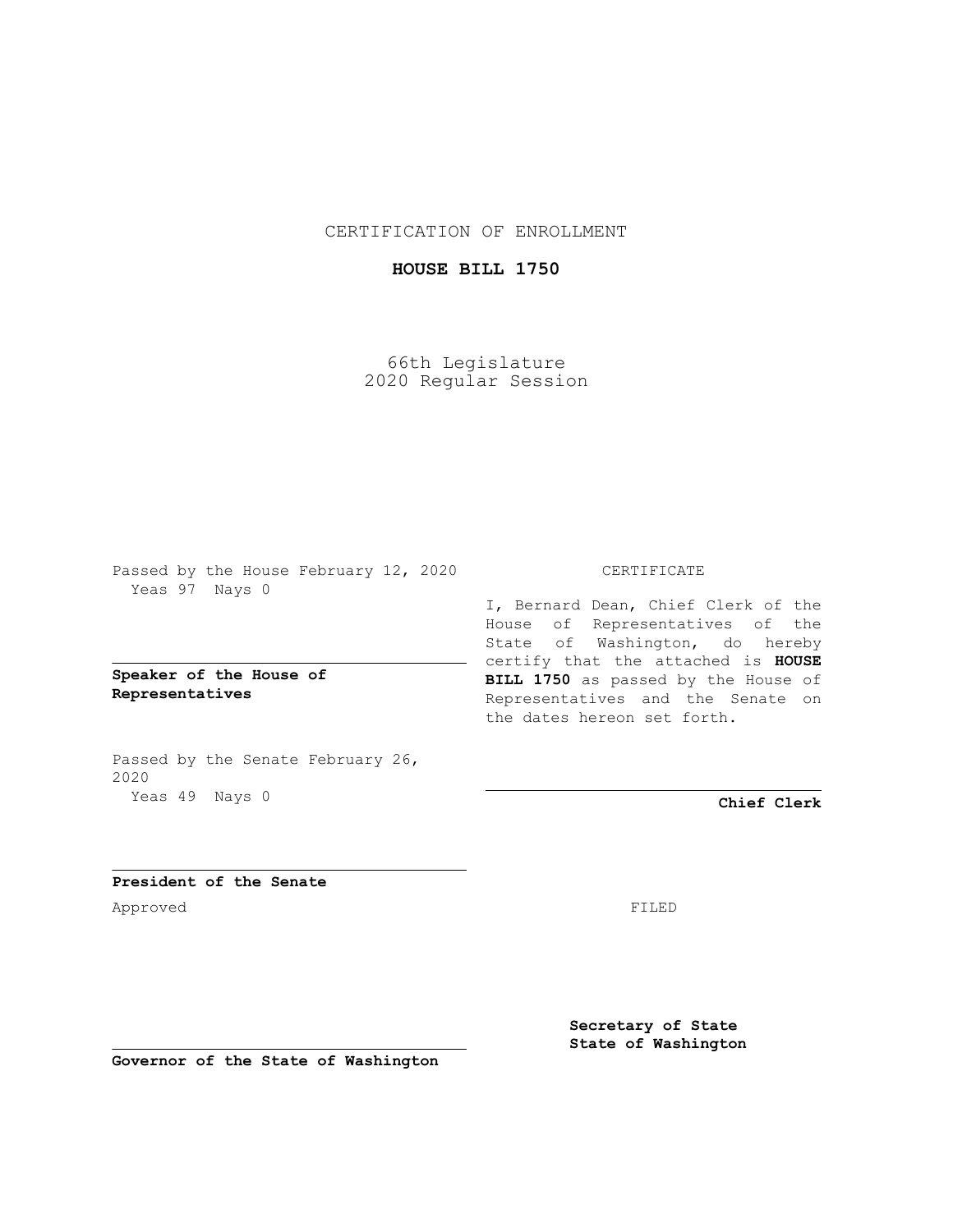Passed Legislature - 2020 Regular Session

**State of Washington 66th Legislature 2019 Regular Session**

**By** Representatives Mosbrucker and Lovick

Read first time 01/30/19. Referred to Committee on Local Government.

 AN ACT Relating to filling vacancies in county sheriff offices; 2 and amending RCW 41.14.060 and 41.14.130.

BE IT ENACTED BY THE LEGISLATURE OF THE STATE OF WASHINGTON:

 **Sec. 1.** RCW 41.14.060 and 2012 c 117 s 12 are each amended to 5 read as follows:

It shall be the duty of the civil service commission:

 (1) To make suitable rules and regulations not inconsistent with the provisions hereof. Such rules and regulations shall provide in detail the manner in which examinations may be held, and appointments, promotions, reallocations, transfers, reinstatements, demotions, suspensions, and discharges shall be made, and may also provide for any other matters connected with the general subject of personnel administration, and which may be considered desirable to 14 further carry out the general purposes of this chapter, or which may be found to be in the interest of good personnel administration. The 16 rules and regulations and any amendments thereof shall be printed, mimeographed, or multigraphed for free public distribution. Such rules and regulations may be changed from time to time.

 (2) To give practical tests which shall consist only of subjects which will fairly determine the capacity of persons examined to perform duties of the position to which appointment is to be made.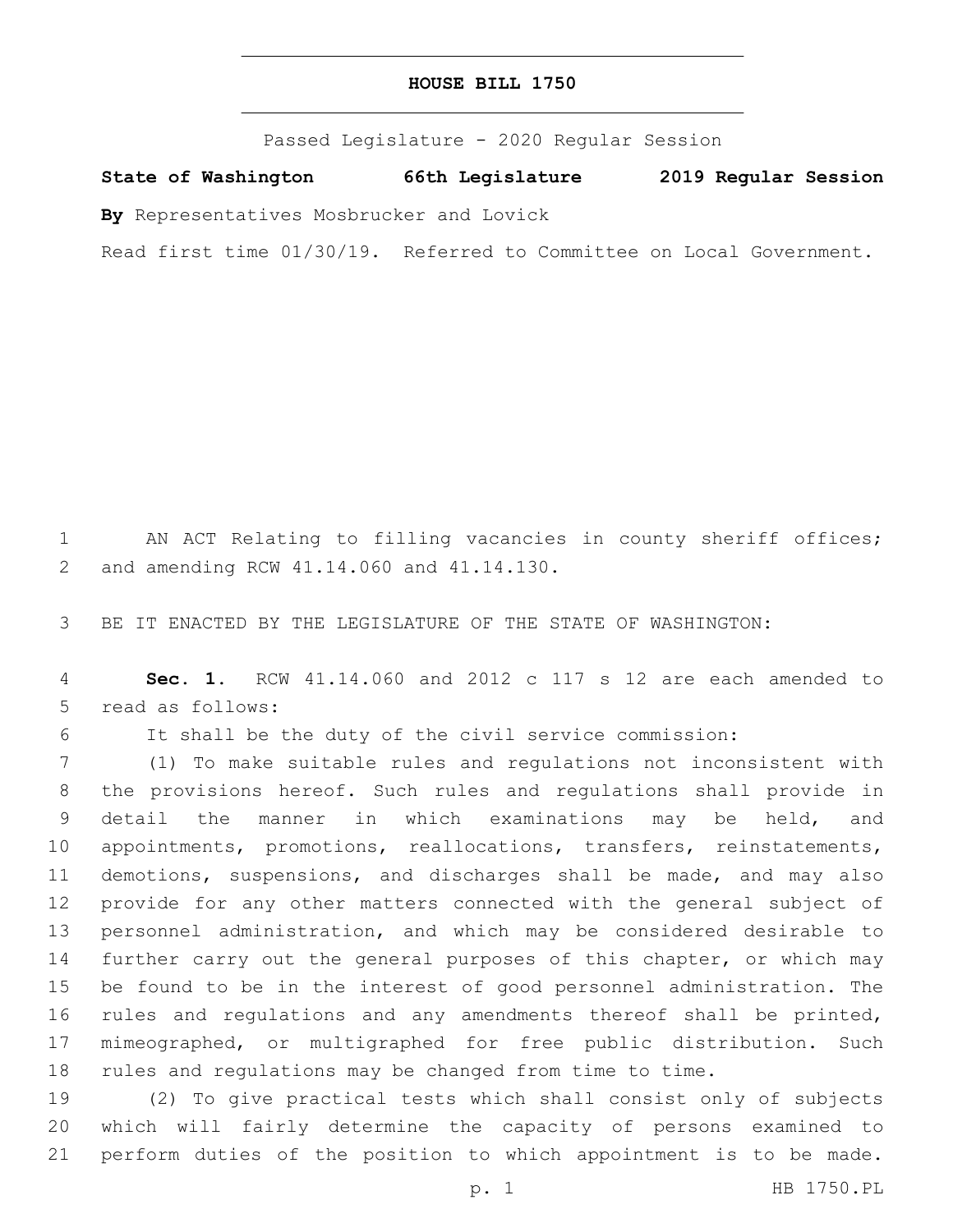Such tests may include tests of physical fitness or manual skill or 2 both.

 (3) To make investigations concerning and report upon all matters touching the enforcement and effect of the provisions of this chapter, and the rules and regulations prescribed hereunder; to inspect all departments, offices, places, positions, and employments affected by this chapter, and ascertain whether this chapter and all such rules and regulations are being obeyed. Such investigations may be made by the commission or by any commissioner designated by the commission for that purpose. Not only must these investigations be made by the commission as aforesaid, but the commission must make like investigation on petition of a citizen, duly verified, stating that irregularities or abuses exist, or setting forth in concise language, in writing, the necessity for such investigation. In the course of such investigation the commission or designated commissioner, or chief examiner, may administer oaths, subpoena and require the attendance of witnesses and the production by them of books, papers, documents, and accounts appertaining to the investigation and also cause the deposition of witnesses residing within or without the state to be taken in the manner prescribed by law for like depositions in civil actions in the superior court; and the oaths administered and the subpoenas issued hereunder shall have the same force and effect as the oaths administered and subpoenas issued by a superior court judge in his or her judicial capacity; and the failure of any person so subpoenaed to comply with the provisions 26 of this section shall be deemed a violation of this chapter, and 27 punishable as such.

 (4) To conduct hearings and investigations in accordance with this chapter and by the rules of practice and procedure adopted by the commission, and in the conduct thereof neither the commission, nor designated commissioner shall be bound by technical rules of evidence. No informality in any proceedings or hearing, or in the manner of taking testimony before the commission or designated commissioner, shall invalidate any order, decision, rule, or regulation made, approved, or confirmed by the commission: PROVIDED, That no order, decision, rule, or regulation made by any designated commissioner conducting any hearing or investigation alone shall be of any force or effect whatsoever unless and until concurred in by at 39 least one of the other two members.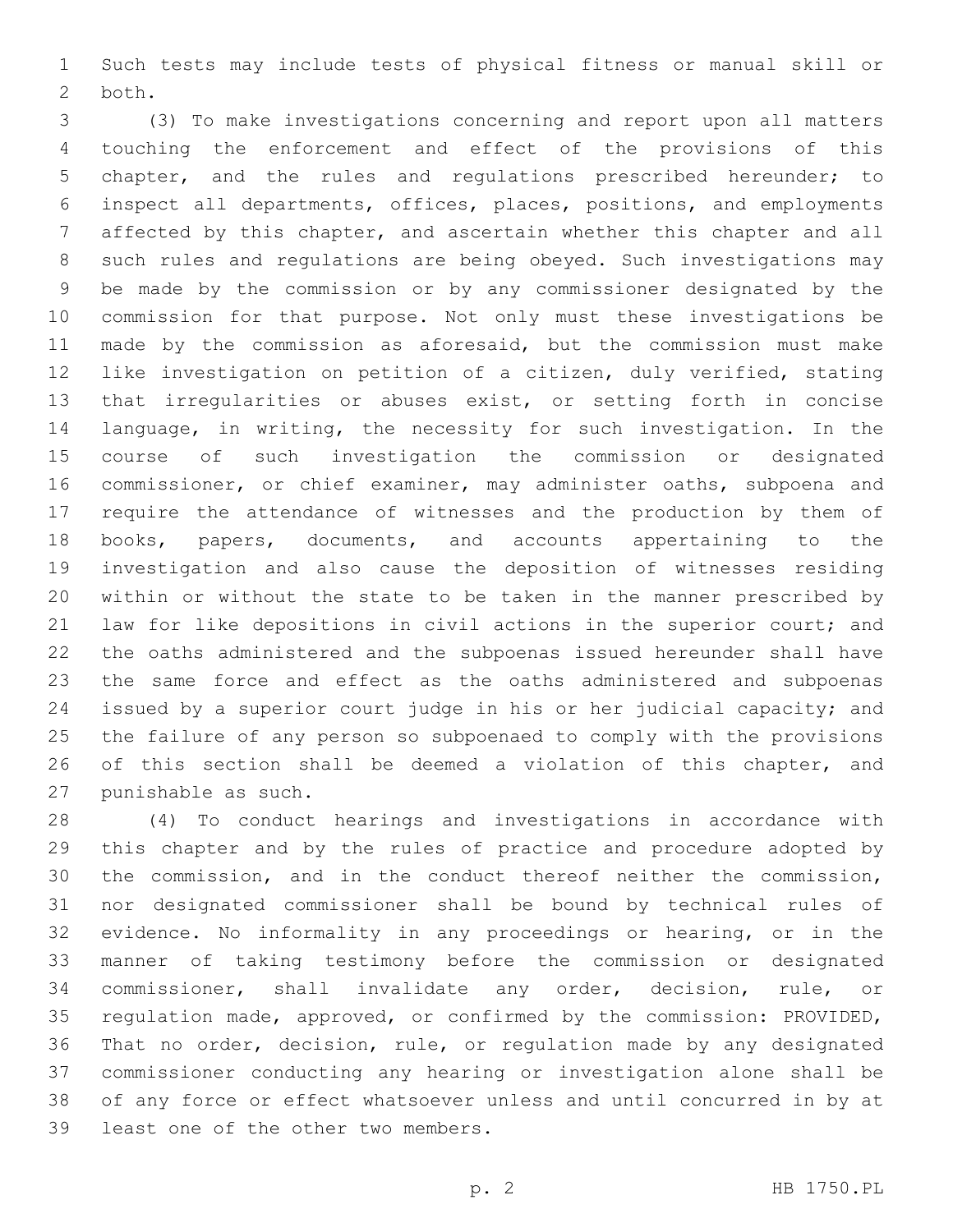(5) To hear and determine appeals or complaints respecting the allocation of positions, the rejection of an examinee, and such other matters as may be referred to the commission.3

 (6) To provide for, formulate, and hold competitive tests to determine the relative qualifications of persons who seek employment in any class or position and as a result thereof establish eligible lists for the various classes of positions, and provide that persons laid off, or who have accepted voluntary demotion in lieu of layoff, because of curtailment of expenditures, reduction in force, and for 10 like causes, head the list in the order of their seniority, to the end that they shall be the first to be reemployed or reinstated in 12 their former job class.

 (7) To certify to the appointing authority, when a vacant position is to be filled, on written request, the names of the 15 ((three)) five persons highest on the eligible list for the class. If there is no such list, to authorize a provisional or temporary appointment list for such class. A temporary appointment expires 18 after four months. However, the appointing authority may extend the temporary appointment beyond the four-month period up to one year if the commission continues to advertise and test for the position. If, after one year from the date the initial temporary appointment was 22 first made, there are less than ((three)) five persons on the eligible list for the class, then the appointing authority may fill the position with any person or persons on the eligible list.

 (8) To keep such records as may be necessary for the proper 26 administration of this chapter.

 **Sec. 2.** RCW 41.14.130 and 1984 c 199 s 2 are each amended to read as follows:28

 Whenever a position in the classified service becomes vacant, the appointing power, if it desires to fill the vacancy, shall requisition the commission for the names and addresses of persons eligible for appointment thereto. Before a requisition can be made, the appointing authority shall give employees of the appointing authority who are in layoff status or who have been notified of an intended layoff an opportunity to qualify for any class within the office of the appointing authority. The commission shall certify the 37 names of the ((three)) five persons highest on the eligible list for the class to which the vacant position has been allocated, who are willing to accept employment. If there is no appropriate eligible